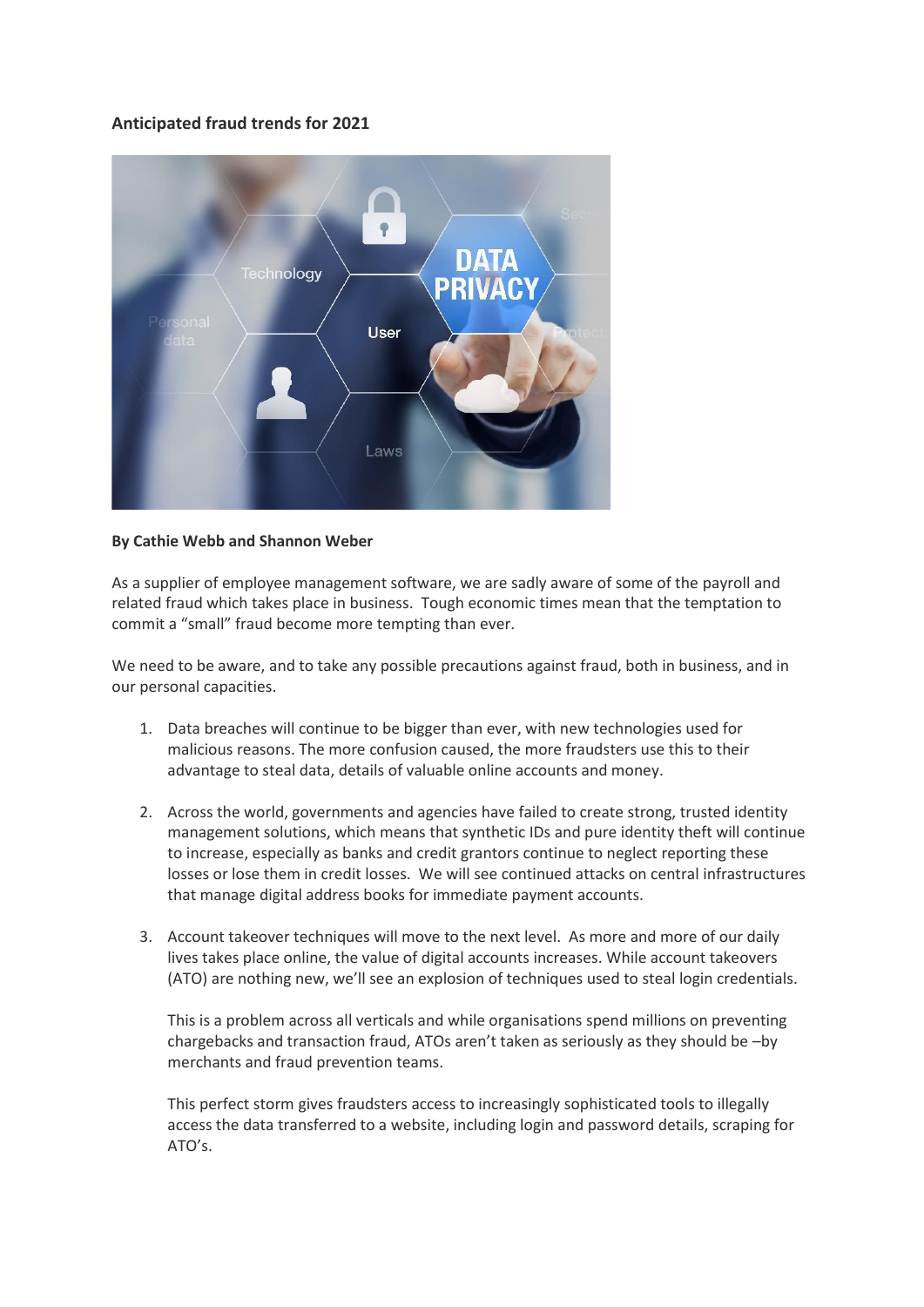Even multiplying authentication methods isn't as safe as it once used to be, as bypassing 2 factor authentication (2FA) becomes ever more sophisticated.

4. Phishing will evolve dangerously. Organisations and individuals are losing valuable assets without giving away passwords, by falling for seemingly legitimate text messages or email requests. Those who take the bait, end up forwarding a digital token, which gives fraudsters indefinite access to all their cloud data, including emails, files and contacts – even after the victim changes their passwords. Phishing is still the number one cause for data breaches, with more than 35% of the major data breaches started with phishing techniques.

Over the past years, phishing techniques from hackers and fraudsters have included the creation of fake job posts, to obtain the applicants' personal data, and collecting phone numbers for SIM jacking, which results in multiple accounts takeovers.

More than ever before, companies and individuals will need to ensure they are vigilant at all times, to avoid giving away information that could hurt them – especially if they want to avoid embarrassing and reputation-damaging data breaches.

5. The European Union's 2<sup>nd</sup> Payment Services Directive (PSD2) and open banking will continue to transform the online landscape. FinTech's and established financial institutions were the first verticals to feel the changes brought on by the PSD2. The world of ecommerce is undergoing transformation as SCA (strong customer authentication) is gradually rolled out across Europe. Unfortunately, this will probably create a period of customer confusion. As new services provide OTPs (one-time passwords) via SMS, 2FA and MFA, and even more app-based biometric authentication methods, fraudsters will try to exploit the lack of consumer information to fool users into submitting valuable data.

Periods of change are fruitful for fraudsters, as we have seen with previous implementations of new techniques like Chip and Pin or the abuse of Captcha forms. The new security methods could also impact conversion rates, as providing a seamless user experience is the new battleground for online businesses, whether it's for onboarding or for completing transactions.

Adding an extra step between customers and their purchases has already proved controversial with certain retailers. On the flipside, banks and fintech's alike are enthusiastic about the new opportunities of open banking. According to FData 80% of large banks want to support fintech application development through open banking. FinTech's also welcome the opportunity to scale by partnering with established financial institutions thanks to the brand recognition they will provide.

6. ID theft and synthetic ID fraud will target new services. New security measures often increase customer confusion, which opens the door to data theft. A good example would be the new rules from the Gambling commission, which forces users to provide ID scans upfront.

The problem is that these measures, while born from good intentions, create a massive demand for stolen and synthetic IDs. These bad IDs are used to target the payday and fast loan industries, and the size of that market is bound to increase in 2021.